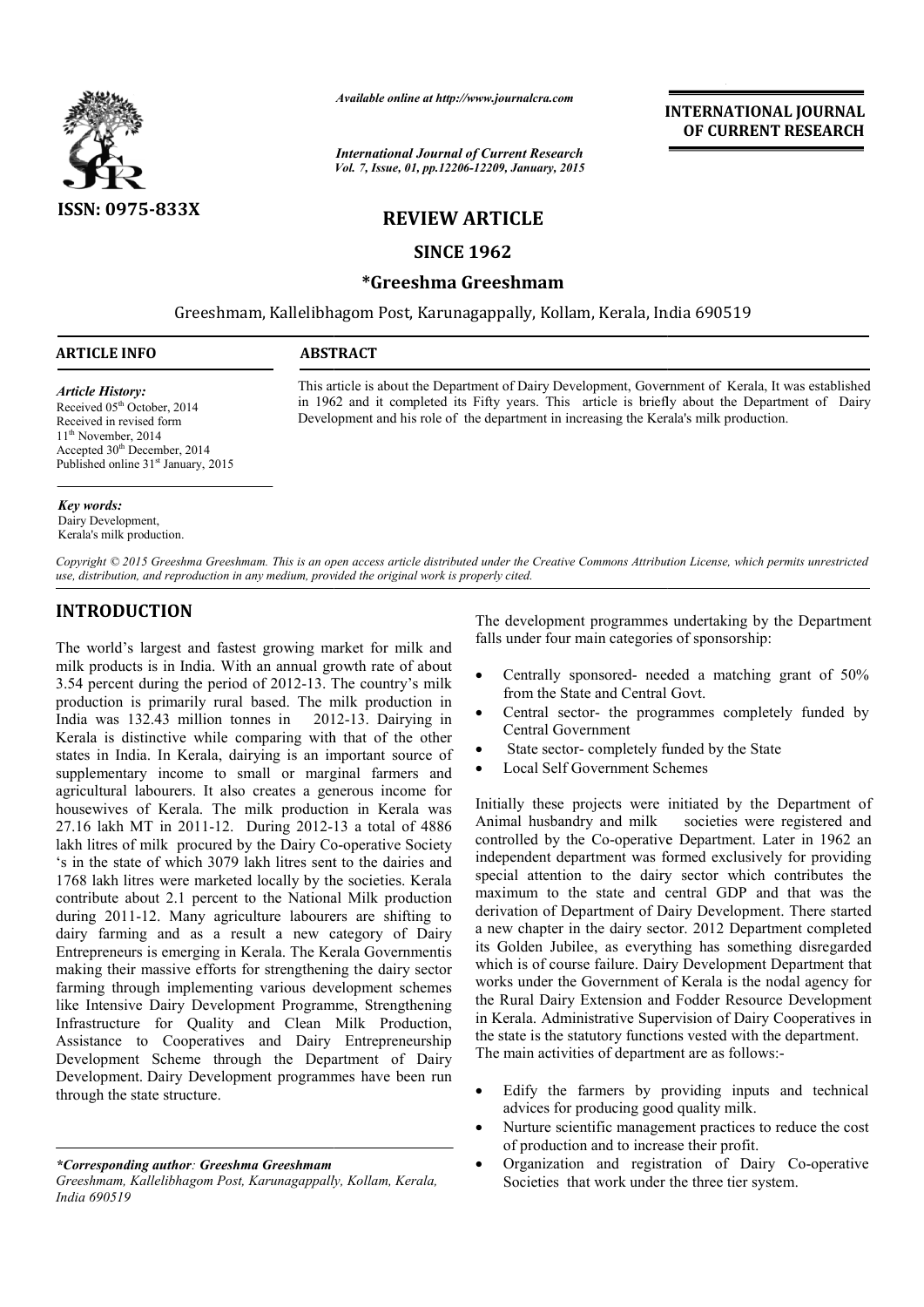- Supervision, Inspection, Election, and Arbitrationetc related to Dairy Co-operative Societies.
- Provided with the expansions of DCS, APCOS, KDFWF, KCMMF, TRCMPU, ERCMPU, MRCMPU.
- Implementing plan schemes related to Dairy sector.
- Ensuring the quality of milk and milk products in the market.
- Enhancing production and consumption of milk products and
- Overall development of the state dairy sector.

Department's vision is to take a pilot role in making the state self sufficient in milk and fodder production and in strengthening the Dairy Co-operative Society sector, and thereby guarantee in providing fair price for the milk producers and quality milk for the general public.

Department's mission and  $12<sup>th</sup> 5$  year plan strategies are:-

- To sustain the growth rate in milk production
- To viaduct the demand-supply gap.
- To attain the annual milk production target of 35 Lakh Metric Tons by 2016
- To promote quality forage production for economic milk production
- To fetch more farmer members under the Dairy Cooperative Society sector
- To create employment opportunities for households
- To prevail over the shortfall of roughage by increasing the green fodder cultivating area
- To setup new DESU in 'Dairy Friendly' Panchayaths' of the state
- To develop the facilities for testing the chemical and microbial quality of milk to guarantee good quality of milk and milk products for the consumers.
- To employ the waste or unutilized land available with Government and Semi Government for fodder cultivation.
- To develop and disseminate cost-effective strategies for sustainable dairy farming
- To fortify the Dairy Extension network in the state and thereby promulgate the emerging significance of food security in milk production.
- To achieve persistent growth in the availability of quality milk and milk products for the budding population of Kerala
- Modernizing and Intensification of the quality control activities by improving the existing infrastructure
- To enhance the managerial extension, research and development potential of human resources in the dairy sector and
- To increase the per capita consumption of milk by popularizing milk and milk products.

The department started to be operational in the year 1962 .The first Director of the Department of Dairy Development was Mr. A. Balakrishnan Pillai. Under his leadership a number of Chilling Plants and Dairies for processing milk were started. This encouraged the farmers to get involved in to the dairy farming sector. Milk societies acted as an instantaneous marketing unit for the Dairy farmers.

When the Dairy Development Department was formed, 150 dairy co-operatives were functioning in the state. This has now increased to 3698 as on January 2014. Prior to 1962 the DCS were registered under Registrar of Co-operative Societies, Cooperative Department of Kerala. With the creation of the Dairy Development Department, for the registration of DCS one Deputy Registrar and 2-3 registrars for assisting him were deputed from Co-operative Department. This practice continued till 1996. On6th January 1996 the Director of Dairy Development Department become the registering authority of Dairy Co-operative Society as per the GO. (p) No.16/96/AD and on 22 June 2000 it was decentralized and DDs become the registering authorities at district level as per the GO .(p) No.218/2000/AD. The first Dairy Co-operative Society that registered was at Mudavanmugal, Poojapura, Thiruvananthapuram which was registered on 1934 and the first district level union was at Kozhikode.

The Operation Flood programme, the White Revolution implemented by the department during mid seventies has been a landmark of the sector. In 1976 the Government of India adopted this successful 'Anand model' after witnessing the success of Dairy Co-operatives and set up the NDDB in 1965 which prepared a blueprint for Operation Flood across the country and the third generation of Dairy Co-operatives named as Ksheerolpadaka SahakaranaSangham (Milk Producers Cooperative Societies) were formed and registered under the influence of Anand Model of Gujarat. In 1983 APCOS have been started registering, Kerala Government and NDDB arrived at an agreement regarding the implementation of the Operation Flood Programme in the southern 8 districts of Kerala i.e. Thiruvananthapuram, Kollam, Pathanamthitta, Alappuzha, Kottayam, Idukki, Ernakulum, and Thrissur and only APCOS will be registered in future. The first APCOS was Kachani, Thiruvananthapuram. The DCS which were registered before 1983 were started calling as the Traditional societies. Since 1983 the traditional societies have the freedom to shift to APCOS. That was a boost for the Dairy Farmers and for Development Activities of Department of Dairy Development.

- During 1990's Swiss aided Dairy Development Programme was implemented in 6 northern districts of Kerala (Palakkad, Malappuram, Kozhikode, Wayannad, Kannur and Kasergod).
- The Milk Shed Development Programme implemented by the department during 1999 to 2001 at Oachira and Karunagappally blocks have helped to increase fodder as well as milk production in the area. The service of barefoot workers for the above programmes has been a key factor for the success.
- One of the major activity of the department is to assure good quality of milk and milk products i.e. produced and marketed in the State.

The State Dairy Laboratory is one of the great initiatives of Government of Kerala with the aided fund of Central Government under the flag ship of the Department of Dairy Development. It shares the same building with the Deputy Directors office of Thiruvananthapuram and Dairy Training Center, Thiruvananthapuram the Directorate premises. It was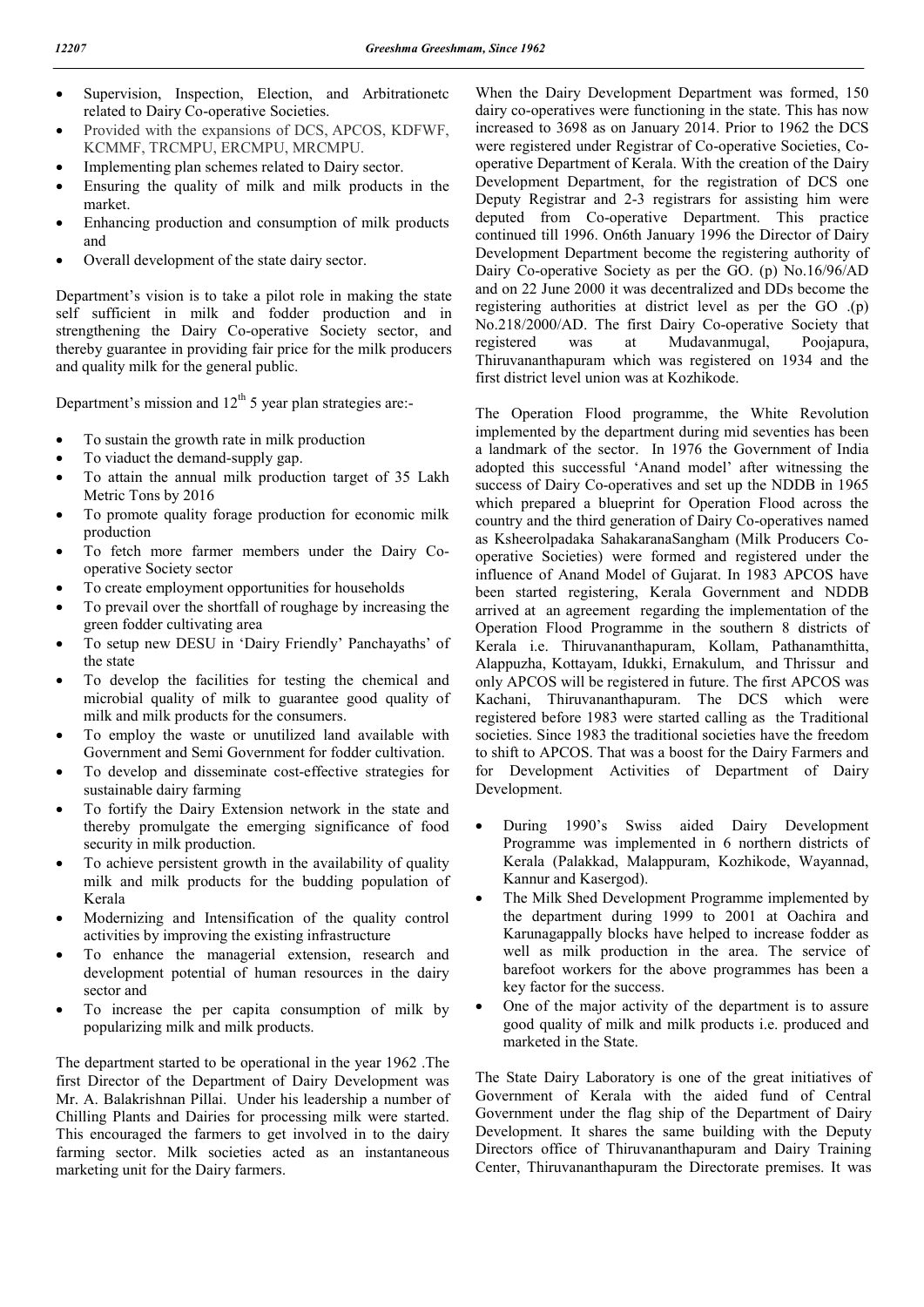inaugurated on 21<sup>st</sup> April 2010. The laboratory is capable with the modern imported equipments to cater various Microbiological and chemical analysis of milk, milk products and cattle feed. State Dairy Laboratory is equipped with highly sophisticated equipments like High Performance Liquid Chromatogram (HPLC), Gas Chromatogram (GC), TEMPO (Rapid enumeration of Micro Organisms), VIDAS (Rapid detection of Pathogenic Organisms like Salmonella) etc…for the chemical and microbial analysis of samples.

The High Performance Liquid Chromatogram can detect even the faintest traces of micro and macro nutrients, antibiotic residues, heavy metals and chemicals in a given sample of milk. State Dairy Laboratory carries out its testing and calibration activities in such a way to meet the ISO 17025 International Standard and to satisfy the needs of the customer. Now it is trying to get accreditation from the NABL. But it is handicapped by severe staff shortage. Sewage Farm is the fodder farm which was initiated with an intention to provide fodder to the dairy farmers in low price. It was launched under the Department of Dairy Development in 1962.

The land is owned by the Kerala Water Authority. It was leased to the Dairy Development Department for a long-term. The department undertake this area which was unclean and convert this area appropriate for scientific method of fodder cultivation using sewage water. For the last so many years, fodder has been cultivated using the sewage water from Thiruvanathapuram Corporation area. The non treated sewage water was allowed to flow free in to the fodder plots. No fertilizer was required since sewage mainly contain biological waste like human excreta. Hence the fodder production was relatively cheap. Many people have been rearing cows using the fodder bought from the farm. Recently Thiruvanathapuram Corporation executed a modern sewage treatment plant. It is expected to become fully operational soon. The plant is built on the land taken back from the farm (about 25 acres). As a result the government is in need to shut down the farm. But during the earlier days the farm was capable to use the complete sewage from the Corporation area. But later when the volume of sewage increased along with the increase in the population residing in the corporation area the sewage become more than its requirement and it resulted in its overflow.

Earlier, in 1932 Sewage Farm had about 532 acres of land. Now it has shrunk to about 25 acres. A big chunk of the land has already been given to Central Government Organizations like Air Force, CBI, BSF, IGNOU, a co-operative Engineering College etc. A protest led by the workers of the farm has put a temporary stop to the process of giveaway of lands to other organizations. However, the Sewage Farm is certainly going to be shut down. The challenge before the dairy development department is to hold on to at least some portion of the land and to build a modern hygienic farm for training purposes. There is also some plans to set up a fodder training centre, hydroponics unit etc.. The closing down of the farm is likely to affect the livelihood of the farm laborers and the dairy farmers who depend on the farm for green fodder. However their plight has not received the attention of the authorities or media so far. Kerala Dairy Farmers Welfare Fund the first of its kind in India. The Head Office of the Board is at Thiruvananthapuram.

Board has no regional offices KDFWF gives an aid to the dairy farmers of the state. It was established to ensure Social security by providing pension during their old age and by implementing different schemes for the welfare of their family. The Kerala Dairy Farmers welfare Fund was established by the Kerala Government Ordinance 16250/Leg .Uni. 3/2005/law and Act came in to force after the legislation passed on the 13th of April 2007 with the prior validity. As per KDFWF Act, a Board has been constituted comprising of 12 members, includes the three regional board members, KCMMF Chairman, three government nominees including the chairman, three representatives from traditionalDairy Co-operative Societies, Dairy Development Director and the Chief Executive Officer as the Ex-officio member.

#### **The currently existing board members are:-**

- 1. Sri. John Jacob Vallakkalil Chairman
- 2. Sri. P T Gopala Kurup KCMMF Chairman
- 3. Sri. Mathew Chammathil TRCMPU Chairman
- 4. Sri. P S Sebastian ERCMPU Chairman
- 5. Sri. Shelva Kumar Swami MRCMPU Chairman
- 6. Sri. C K Shasidharan Pillai Representative from traditional DCS
- 7. Sri. V L Thomas Representative from traditional DCS
- 8. Sri. M Kunjambadi Representative from traditional DCS
- 9. Sri Joseph ParavanParambil Government Nominee
- 10. Sri. EzhukonSathyan Government Nominee
- 11. Smt. K T Sarojini Director, Department of Dairy Development
- 12. Sri. G Hari Chief Executive Officer

The function of the Board is mainly the administrative control and management of funds for the distribution of various assistance. The official staffs of KDFWF is as follows:-

Chief Executive Officer - 1 Deputy Director (Non Cadre) - 1  $DFIs$  - 5  $Clerks$  - 3 Data Entry Operators - 8<br>Drivers - 2 Drivers - 2<br>Office Assistant - 1 Office Assistant 21

Among the above listed above only the post of Chief Executive Officer is permanent and all other post are deputed from the Department of Dairy Development. Deputy Director General is the State Nodal Officer and the Quality Control Officers of the Districts are the District Nodal Officers. DEOs in DESUs. An 18 year old dairy farmer who pores minimum 500liters of milk during one financial year in a DCS that is registered under the Department of Dairy Development can register in KDFWF by paying the registration fee of 100 rupees. The finance for distributing pensions is collecting from the members in the same pattern following by Accountant General for distributing provident funds.

The following are the financial aid provided by KDFWF for all its members:-